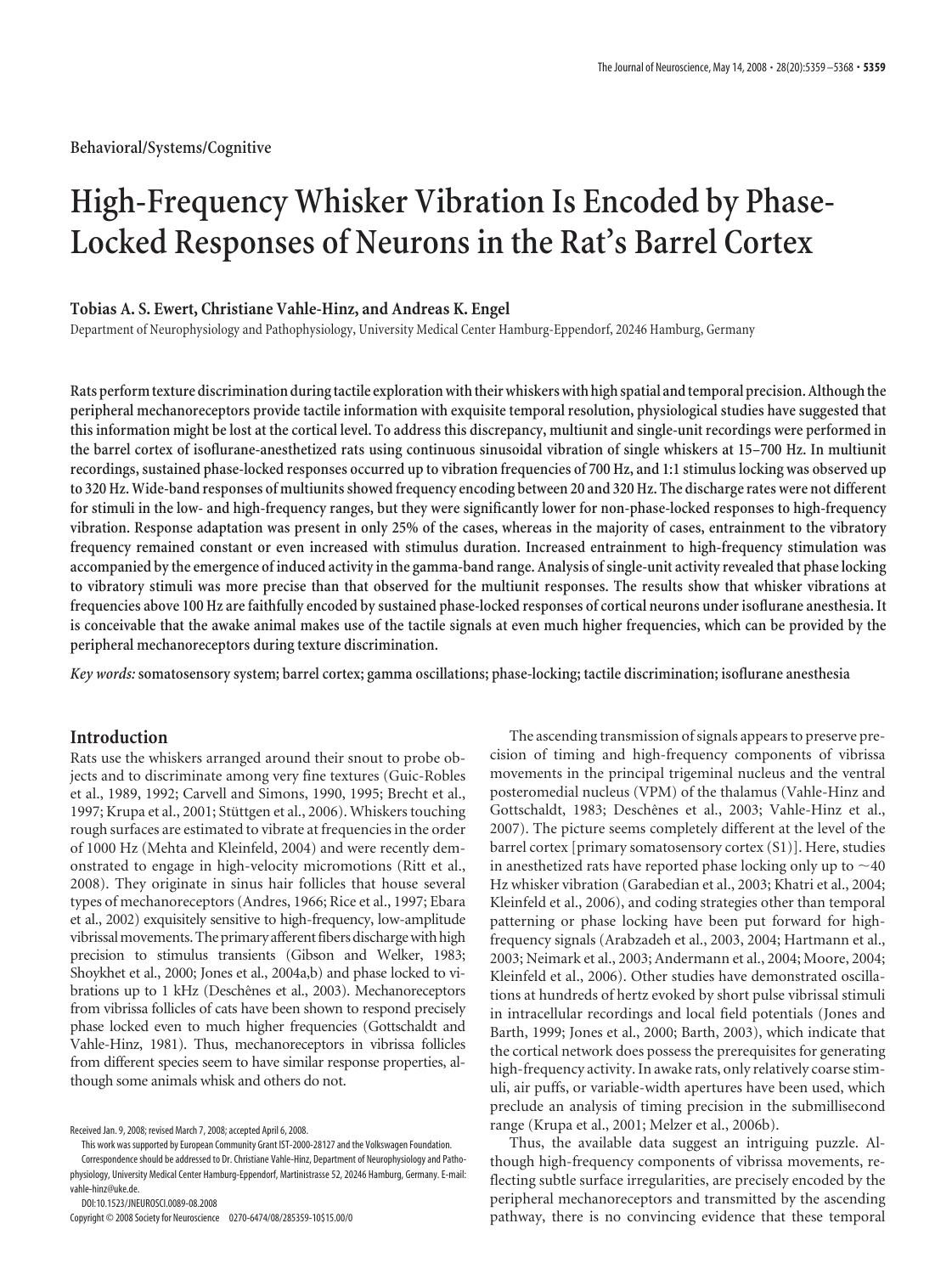patterns are used by the cortical circuitry. The data of the present study may contribute to resolving this issue. Using light carefully controlled isoflurane anesthesia, we show that S1 neurons of rats are readily able to phase lock to continuous highfrequency whisker vibrations above 100 Hz. In previous studies, such highfrequency phase locking may have been masked by suppressive effects of the anesthetics used (Detsch et al., 1999; Friedberg et al., 1999; Sceniak and MacIver, 2006; Vahle-Hinz et al., 2007).

## **Materials and Methods**

*Surgical preparation.* This study was performed after approval of the Hamburg Administration of Health and Consumer Pro-

tection on 18 adult Wistar rats (400 g body weight) using methods reported previously in detail (Detsch et al., 1999; Vahle-Hinz et al., 2007). Anesthesia was induced by inhalation of isoflurane via a mask, a cannula was inserted into the trachea, and the lungs were mechanically ventilated with 1.5–2.0 vol% end-tidal isoflurane in 100% oxygen during the surgical preparation. Inspired and end-tidal isoflurane concentrations as well as end-tidal  $CO<sub>2</sub>$  concentration were monitored continuously (Capnomac; Datex, Helsinki, Finland). The femoral vein was cannulated for administration of vecuronium bromide  $(4 \text{ mg} \cdot \text{kg}^{-1} \cdot \text{h}^{-1})$  for muscle relaxation. The heart rate was monitored continuously via an electrocardiogram, and the body temperature was maintained at 37.0  $\pm$  0.5°C by means of a feedbackcontrolled heating pad coupled to a rectal probe. A parieto-occipital electrocorticogram (ECoG) was displayed throughout the experiment to aid assessment of anesthetic depth in addition to tests of absence of cardiovascular responses when noxious pinching of a paw was applied. The external auditory meati were treated with lidocaine, and the animal's head was mounted in a stereotaxic holder with blunt ear bars in the flat skull position. A unilateral  $3 \times 4$  mm craniotomy was performed above the barrel cortex, the dura was removed, and the exposed cortical surface was covered with agar. At the end of the experiments, the animals were killed under 4.0 vol% isoflurane with potassium chloride intravenously, and the brain was removed and fixed by immersion in 4% glutaraldehyde in phosphate buffer. After dehydration, 50  $\mu$ m frozen sections were made and stained with cresyl violet for histological verification of the recording sites.

*Neuronal recording and stimulation.* Concentrations of isoflurane  $(0.9 - 1.5 \text{ vol})$  were adjusted during the recording session to the individual rat's susceptibility to the anesthetic as determined by the absence of pinch-induced movement, ECoG, and cardiovascular responses. Four individually movable glass-covered tungsten microelectrodes (1 M $\Omega$  impedance at 1 kHz) were used for simultaneous recordings of extracellular action potential (spike) discharges of multiunit and single-unit activities at four sites within the barrel cortex. The electrodes were inserted perpendicularly at 1–2 mm distances, and the principal whisker of the receptive fields was determined by manual movement of the whiskers while slowly lowering the electrodes. Most recordings were made at depths of 50 –550  $\mu$ m, corresponding to cortical layers 2/3 and 4, as measured from the cortical surface and verified histologically by small electrolytic lesions  $(-4 \mu A$  for 30 s) applied through the tip of the recording electrode in some cases. The neuronal activity was amplified, filtered, displayed on a personal computer, and stored with 25–35 kHz sampling rate on a hard disk using the Alpha-Map Data Acquisition System (Alpha Omega Engineering, Nazareth, Israel). Cortical neurons responding with sustained spike discharges to vibration of whiskers were selected. As sustained responses, we considered those in which spike discharges occur continuously during the entire duration of the stimulus and with a rate  $>15$ spikes/s above that outside periods of stimulation (ongoing activity). A feedback-controlled electromechanical stimulator (Somedic, Stock-

| Table 1. Mean spike rates of 79 response datasets recorded with low-frequency, medium-frequency, and high- |
|------------------------------------------------------------------------------------------------------------|
| frequency whisker vibration, grouped for phase-locked or non-phase-locked responses                        |

|                 | Ongoing activity<br>(spikes/s) | Response activity<br>(spikes/s) | Frequency coding<br>(spikes/cycle) | n              |
|-----------------|--------------------------------|---------------------------------|------------------------------------|----------------|
|                 |                                |                                 |                                    |                |
| Total           | $14.6 \pm 2.0$                 | $55.5 \pm 4.2$                  | $1.0 \pm 0.2$                      | 79             |
| PLR             | $11.8 \pm 1.5$                 | $60.6 \pm 5.2$                  | $1.1 \pm 0.2$                      | 60             |
| <b>NLR</b>      | $23.3 \pm 6.8$                 | $39.6 \pm 4.4$                  | $0.4 \pm 0.1$                      | 19             |
| $LF(15-30 Hz)$  |                                |                                 |                                    |                |
| PLR             | $14.0 \pm 2.9$                 | $61.3 \pm 13.5$                 | $2.9 \pm 0.6$                      | 15             |
| <b>NLR</b>      | 40.0                           | 23.5                            | 1.6                                | 1              |
| MF (60 - 90 Hz) |                                |                                 |                                    |                |
| <b>PLR</b>      | $14.8 \pm 4.2$                 | $59.8 \pm 10.9$                 | $0.9 \pm 0.2$                      | 9              |
| <b>NLR</b>      | $26.3 \pm 4.3$                 | $51.2 \pm 15.1$                 | $0.7 \pm 0.2$                      | $\overline{4}$ |
| HF(>100 Hz)     |                                |                                 |                                    |                |
| PLR             | $10.3 \pm 2.1$                 | $60.4 \pm 6.4$                  | $0.5 \pm 0.1$                      | 36             |
| <b>NLR</b>      | $21.2 \pm 9.1$                 | $37.4 \pm 4.2$                  | $0.2 \pm 0.0$                      | 14             |

LF, Low frequency; MF, medium frequency; HF, high frequency.



**Figure 1.** Mean firing rates of all responses classified as phase locked (circles;  $n = 60$ ) and of 10 single units (triangles) plotted as a function of the whisker vibration frequency. Horizontal lines and gray shades indicate the means  $\pm$  SEMs for the three groups (low-, medium-, and high-frequency responders: filled, half-filled, and open circles) and the single units (dashed line, triangles). Note that, for the three groups, data were entered only of the highest response rate from each recording site.

holm, Sweden) was used to produce whisker movement with constant displacement amplitudes. Single whiskers were attached to the stimulator probe  $\sim$  5 mm from the skin and were moved by controlled sinusoidal-shaped stimuli (10-700 Hz, 20-600  $\mu$ m amplitude, 0.5 or 1 s duration delivered at 5 s intervals) in rostrocaudal direction. For each unit, the principal whisker was chosen and the stimulus parameters (amplitude and frequency of vibration) were adjusted, allowing for optimal and robust responses. To allow pooling of the data, three ranges of vibratory frequencies were used, i.e., high (>100 Hz), medium (60-90 Hz), and low (15–30 Hz) frequencies.

*Data analysis.* Off-line analyses were performed with several programs for single-unit sorting (Offline-Sorter; Plexon, Dallas, TX) to generate time stamps, peristimulus time histograms (PSTHs), and phase histograms (Spike2 software; Cambridge Electronic Design, Cambridge, UK), as well as time–frequency analyses and statistics (custom-written Matlab routines). Fifty consecutive responses to each kind of stimulus were used in all analyses. PSTHs (bin width 1 ms) were generated from the neuronal responses, and the response activity per stimulus was determined as mean discharge frequency (spikes per second) above ongoing activity,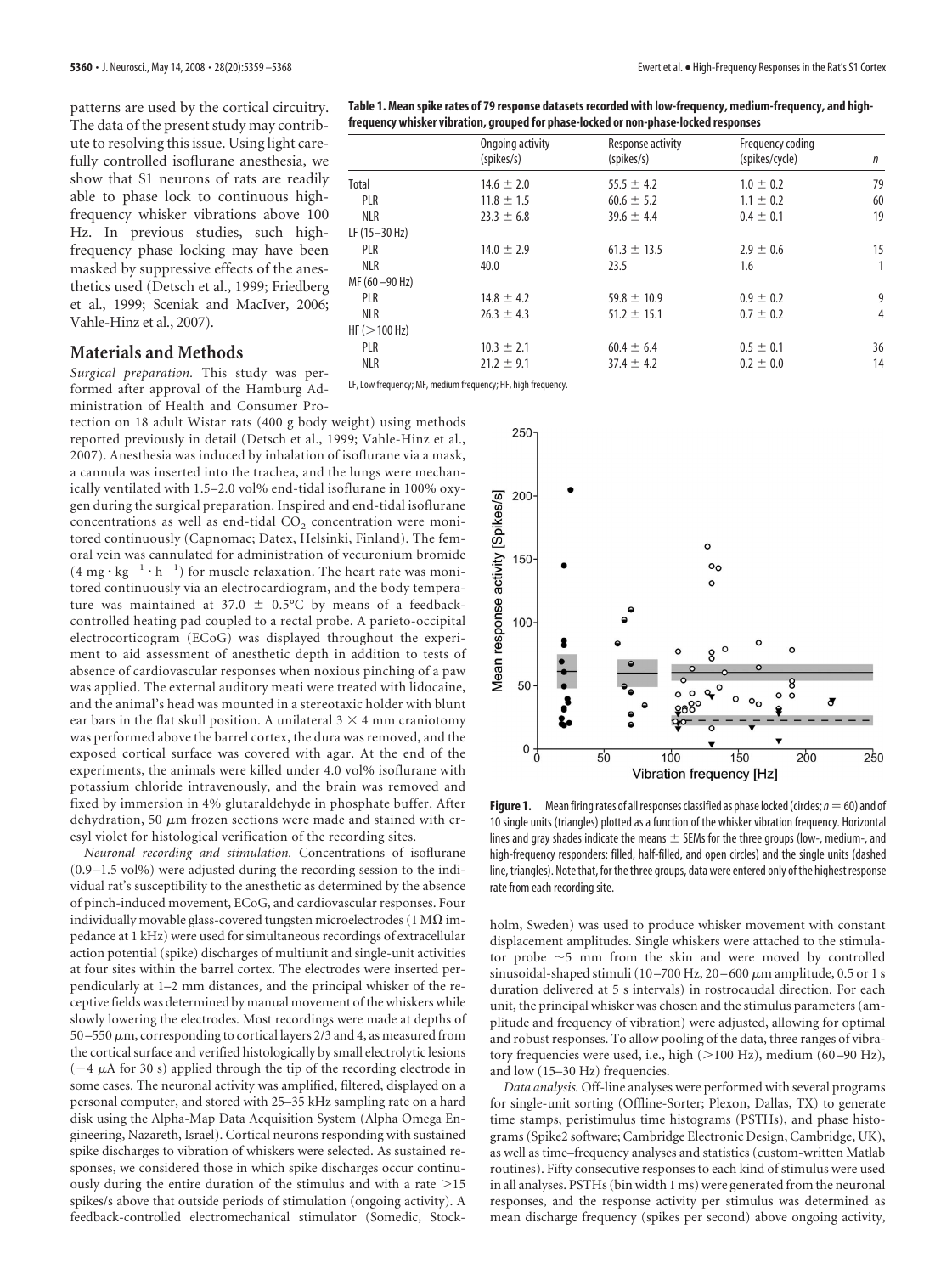

Figure 2. Responses of four S1 multiunits to high-frequency ( $>$ 100 Hz) vibration of their principal whiskers for 0.5 s (A) and 1s ( $B-D$ ). Left column, PSTHs (bin width 1 ms) of the responses to 50 consecutive stimuli (bottom traces). Middle column, Phase histograms generated from these responsesshow precision of phase locking (numbers in the top right corner indicate the vector strengths;  $*_p$  < 0.01). Right column, Time–frequency plots of the stimulus-locked activity showing the increase of evoked power during stimulation (bar at the bottom). The color scale indicates the power increase in arbitrary units. A band of increased power representing the stimulation frequency is present in all cases. In addition, the time–frequency plot in *D* exhibits bands at two higher harmonics (260 and 390 Hz), reflecting spikes that give rise to additional peaks in the phase histogram (middle). The occurrence of such phase-shifted additional spikes is also clearly visible in epochs from single trials, as shown in the inset in the PSTH (left).

calculated from the discharge rates measured during stimulus application and the 200 ms period preceding stimulus onset, respectively. The units were assigned to a group (high-, medium-, and low-frequency responders) according to their best responses. Data from units responding equally well to stimuli in two or three frequency ranges were assigned to these different response groups.

Phase histograms were generated by plotting the spikes against the phase of the vibratory stimulus cycle. For this analysis, the ON responses were excluded, and only parts of the responses beyond 200 ms after stimulus onset were used. Thereby, 300 –28,000 cycles were analyzed for each set of 50 responses, depending on the stimulus frequency and duration. The temporal consistency of spike timing across stimulus cycles was analyzed by using vector strength (VS) as a measure. VS is calculated by fast Fourier transformation (FFT) and quantifies the degree of coupling of the spikes to the same phase of a vibratory cycle during each repetitive cycle of stimulation (Goldberg and Brown, 1969; Khatri et al., 2004). A VS value of 1 indicates perfect phase locking to the stimulus, whereas a VS of 0 indicates absence of a consistent phase relationship of the spikes to the stimulus. Statistical significance was tested according to the method used by Durand and Greenwood (1958), and a  $p < 0.01$  was considered significant to classify phase-locked (PLR) and non-phase-locked (NLR) responses. The phase in itself at which the spikes occurred was not analyzed, because elicitation of spikes in the mechanoreceptor axon depends on the position of the receptor alongside the

hair shaft in the follicle with respect to the propagation of the wave along the whisker, which in turn depends on the position of the stimulator probe and the frequency and amplitude of the vibration.

A frequency– domain analysis of the spike responses was obtained by applying FFT (160 ms window and 157 ms overlap) to the time stamps of the spikes transformed into continuous data with 3 kHz sampling rate. Time–frequency plots showing absolute power of the frequency components were obtained by applying FFT analysis to the mean of 50 consecutive responses, resulting in a measure of the evoked activity, which is by definition strictly locked to stimulus onset. Oscillatory activity that occurs with a jitter in onset latency or phase from trial to trial is lost during the averaging process. This activity, however, is recovered when the FFT analysis is applied to each single response before averaging, reflecting the total activity that comprises both stimulus-locked (evoked) and non-locked (induced) activities (Tallon-Baudry and Bertrand, 1999). To obtain only the non-locked activity, first the mean evoked response was subtracted from each single response, and then the FFT analysis was applied to each single response, 50 of which were then averaged. Comparisons of different responses and stimulation groups were made with Wilcoxon's tests. A  $p < 0.01$  was considered significant. Data are given as mean  $\pm$  SEM.

## **Results**

Quantitative data were derived from 57 multiunits of the S1 activated by vibratory stimulation of single whiskers at frequencies of 15–700 Hz. Data from 10 single units sorted from these multiunits or recorded individually were analyzed separately and are reported below. Seventeen multiunits were activated by vibration at several different frequencies; thus, a total number of 79 different vibratory responses were used for the analyses. The mean discharge rate of all vibratory responses (*n*

79) increased to 55.5  $\pm$  4.2 spikes/s above ongoing activity during the sustained discharges (response activity) and was  $14.6 \pm 2.0$ spikes/s outside periods of stimulation (ongoing activity). Sixty responses were classified as PLR and had a mean rate of  $1.1 \pm 0.2$ spikes per cycle, whereas the 19 NLRs had a significantly lower rate (0.4  $\pm$  0.1 spikes per cycle,  $p < 0.005$ ; Table 1). The mean discharge rates of PLRs did not differ for low-, medium-, and high-frequency stimulation (Fig. 1), as well as for NLRs during medium-frequency stimulation, but were lower for NLRs during high-frequency stimulation. The associated ongoing activities were significantly higher for NLRs than for PLRs.

#### **Responses to high-frequency vibration**

Responses to high vibratory frequencies (>100 Hz) occurred phase locked to the vibratory cycles (VS of 0.25  $\pm$  0.03) in 36 PLRs (72%), with a discharge rate per cycle approximately twice as high (0.45  $\pm$  0.05 spikes per cycle) than in the 14 NLRs (28%;  $0.24 \pm 0.03$  spikes per cycle; VS of  $0.04 \pm 0.01$ ). For 30 of the PLRs, time–frequency analysis revealed an increase of evoked power at the stimulation frequency. For six PLRs, bands of evoked power were not clearly discernible, presumably because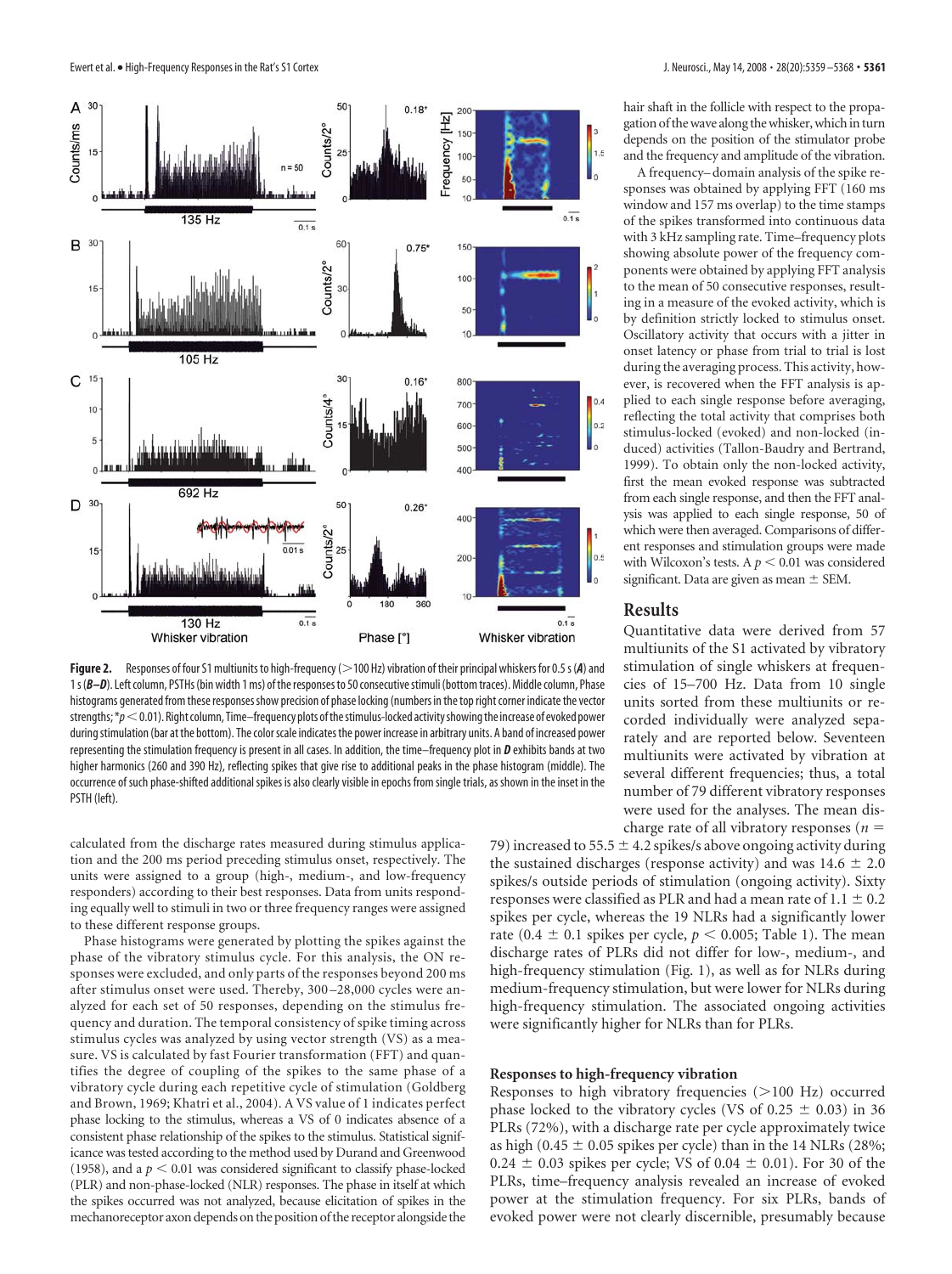spikes occurred phase locked only intermittently but not continuously to several consecutive cycles of vibratory stimulation.

Examples of PLRs are shown for four multiunits in Figure 2*A–C*. A typical response (Fig. 2*A*,*B*, PSTHs in left column) consisted of a marked ON burst, followed by a discharge pause of 50 –100 ms, presumably of inhibitory origin as evidenced by the subsequent rebound burst. Then, a regular discharge followed that was entrained by the vibration frequency as substantiated by the peak in the phase histograms (Fig. 2*A*,*B*, middle column) and the band of increased evoked power in the time–frequency plots (right column). In 39% (14 of 36) of the PLRs, this entrainment increased with stimulus duration (see also Figs. 4, 6) and in 36% (13 of 36), it remained constant, whereas in 25% (9 of 36) of PLRs, a decrease of entrainment and spike rate indicated response adaptation. The highest frequency, to which a unit responded in a phase-locked manner, was 692 Hz (Fig. 2*C*). The mean response rate in this case was 30 spikes/s, and the phase histogram shows that the spikes were elicited significantly more often by one movement direction; thus, precision of spike elicitation amounted to  $\leq$ 1 ms. A band representing stimulus frequency is discernible in the middle part of the stimulus epoch in the time–frequency plot (Fig. 2*C*). In the case of the recording shown in Figure 2*D*, some cycles of the 130 Hz vibration elicited three spikes (see original record in inset). This three-to-one response component occurred consistently as reflected by the three significant peaks in the phase histogram and three bands of evoked power at 130, 260, and 390 Hz in the time–frequency plot.

Examples of four single units are shown in Figures 3 and 4. The single unit of Figure 3 was activated best by vibration of the whisker at 220 Hz. The PSTH reflects the sustained response, but only the phase histogram reveals the phase locking of the

spike discharges to the vibratory cycles, and the time–frequency plot shows the 1:1 discharges over several consecutive cycles by the emergence of a band at 220 Hz (Fig.  $3a-c$ ). The original record of this unit shows the sustained responses elicited by four consecutive stimuli and its low ongoing activity (Fig. 3*d*). The variability of the individual responses is reflected in Figure 3,*e*, *h*, and *i*, where response entrainment increases (*e*, *i*) or decreases (*h*) during the stimulus epoch. At expanded timescale (Fig. 3*f*), the coupling of four of six spikes to the half-phase of the downward direction is visible. Thus, the precision of spike generation amounts to less than a half-cycle, i.e., 2.3 ms. Figure 4*A–C* depicts data from three single units sorted from three multiunit recordings. The ON responses are missing from the PSTHs because individual spike shapes cannot be identified within the bursts of action potentials elicited by all units at stimulus onset. In the case of the single unit shown in Figure 4*C*, the pronounced



**Figure 3.** Single-unit responses to 220 Hz vibration of the principal whisker. *a– c*, PSTH (*a*), phase histogram (*b*), and time–frequency plot of 50 consecutive responses (*c*) with the same conventions as in Figure 2. *d–f*, The raw spike trace (*d*) shows four consecutive responses, the last of which is displayed at expanded timescales below (*e*,*f*). Although there is no continuous 1:1 response, the majority of spikes occur locked to a consistent phase of the movement cycle. *g*, Spike waveforms of the single unit. *h*, *i*, Additional single response epochs, highlighting the variability of the response pattern.

discharge pause after stimulus onset is missing, and the spikes occur phase locked to each vibratory cycle (see inset). The overall response pattern of the sustained discharges is similar to that of the multiunits showing an increase in vibratory entrainment during later parts of the stimulus epoch in two units (Fig. 4*A*,*B*, PSTHs, left column, and time-frequency plots, right column), whereas the response strength is greatest during the early part of the stimulus epoch in one unit (*C*). Phase locking appears to be more precise than for multiunits, as reflected by the sharp peak in the phase histograms (Fig. 4, middle column) and a VS of  $>0.8$ . The mean response rate of all 10 single units increased to 22.6  $\pm$ 4.0 spikes/s above ongoing activity (1.7  $\pm$  0.8 spikes/s), and the discharge rate per cycle was  $0.16 \pm 0.03$  with a VS of  $0.47 \pm 0.10$ . Comparison with the data from the multiunit recordings suggests that approximately three single units may have contributed to each of the multiunit recordings.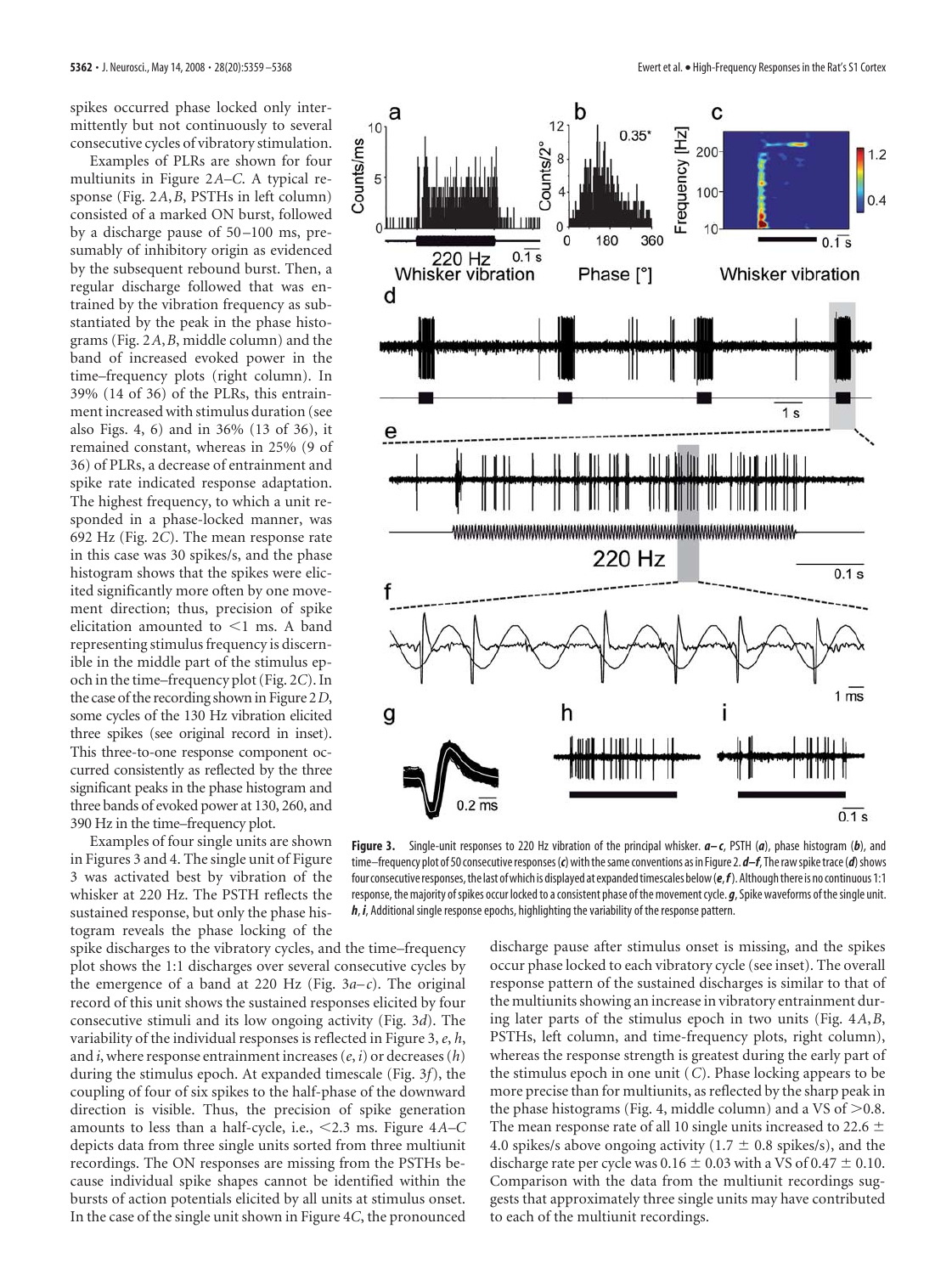

**Figure 4.** *A–C*, Responses of three S1 single-units (*A–C*) sorted from three multiunit recordings to high-frequency (>100 Hz) vibration of their principal whiskers for 1s. Left, middle, and right columns, PSTHs, phase histograms, and time–frequency plots, respectively,withthesame conventions as in Figure 2. Insets abovethe PSTHsshowthespikewaveforms, andthe inset in *C*shows initial part of PSTH at expanded timescale. The response in *B* has been derived from 30, and those in *A* and*C*from 50 consecutive stimuli. A band of increased power representing stimulation frequency is present in the time–frequency plots in all three cases.



**Figure 5.** *A–C*, Responses ofthree corticalmultiunitsto low-frequency vibration oftheir principal whiskers for 0.5s(*A*, *B*) and 1s(*C*). Left, middle, and right columns, PSTHs, phase histograms, and time–frequency plots, respectively, with the same conventions as in Figure 2. The PSTHs show that the spikes were elicited phase locked to the cycles of the sinusoidal vibrations (bottom traces). The units in *C*responded phase locked to both movement directions. The time–frequency plots show that the ON responses consist of a wide band of frequencies, and bands at the stimulus frequencies as well as higher harmonics occur during the stimulation epoch. The main increase in power occurs at the next higher harmonic of the stimulation frequency in *C*.

### **Responses to low- and medium-frequency vibration**

Responses to low vibratory frequencies (15–30 Hz) occurred phase locked to the vibratory cycles in all (14 PLRs; VS of  $0.42 \pm 0.06$ ) but one unit tested (NLR; VS of 0.01). The discharge rate per cycle was approximately twice as high (3.0  $\pm$  0.6 spikes per cycle) in the PLRs compared with the NLR (1.6 spikes per cycle).

Low-frequency stimulation elicited multiple spikes per cycle that occurred locked to a specific phase of the whisker movement, resulting in one peak per cycle in the PSTH and the phase histogram (significant VS,  $*_p$  < 0.01) in the multiunits shown in Figure 5, *A* and *B*, thereby representing directionally sensitive responses. The time–frequency plots show a band of evoked power representing stimulus frequency and also evidence for higher harmonics. Although the responses of the unit shown in Figure 5*A* occur at constant strength throughout the stimulus epoch, a marked adaptation is present in the responses of the unit shown in Figure 5*B*. A 1:1 coding of low-frequency vibrations was present in 71% (10 of 14) of the PLRs. In 29% (4 of 14) of the PLRs, both movement directions elicited spikes, again locked to a specific phase of the cycle. This response pattern is evident in the PSTH and the phase histogram of the example in Figure 5*C*. Both peaks in the phase histogram are significant, thus resulting in a 2:1 vibratory response that is reflected in the prominent band at 37.6 Hz in the time–frequency plot. Bands at the fundamental stimulus frequency or higher harmonics occurred in 93% (13 of 14) of the PLRs. When the units discharged in response to both movement directions, the highest power always was present in the band of the second harmonic.

Responses to medium vibratory frequencies (60-90 Hz) occurred phase locked to the vibratory cycles (VS of 0.33  $\pm$ 0.22) in 9 PLRs (69%), with a discharge rate per cycle  $(0.94 \pm 0.2 \text{ spikes per cycle})$  $\sim$ 20% higher than in the four NLRs  $(0.76 \pm 0.60$  spikes per cycle; VS of 0.04  $\pm$ 0.01). An increase of evoked power at the stimulus frequency was evident in the time–frequency plots of all PLRs. An example is shown in Figure 6, with phase-locked responses of a multiunit to 60 and 90 Hz whisker vibration. The entrainment to the vibration increased during the 1 s epoch of stimulation (see PSTHs and time–frequency plots), and the peak in the phase histograms shows the precise coupling to a specific phase of the vibratory cycles.

## **Wide-band vibratory responses**

In the majority of cases in our dataset, only the best frequency was studied to which the

units responded. For some recording sites, it was noted, however, that units responded to a broad range of frequencies. These were studied in detail in five cases, an example of which is shown in Figure 6 with responses of one multiunit to whisker vibration at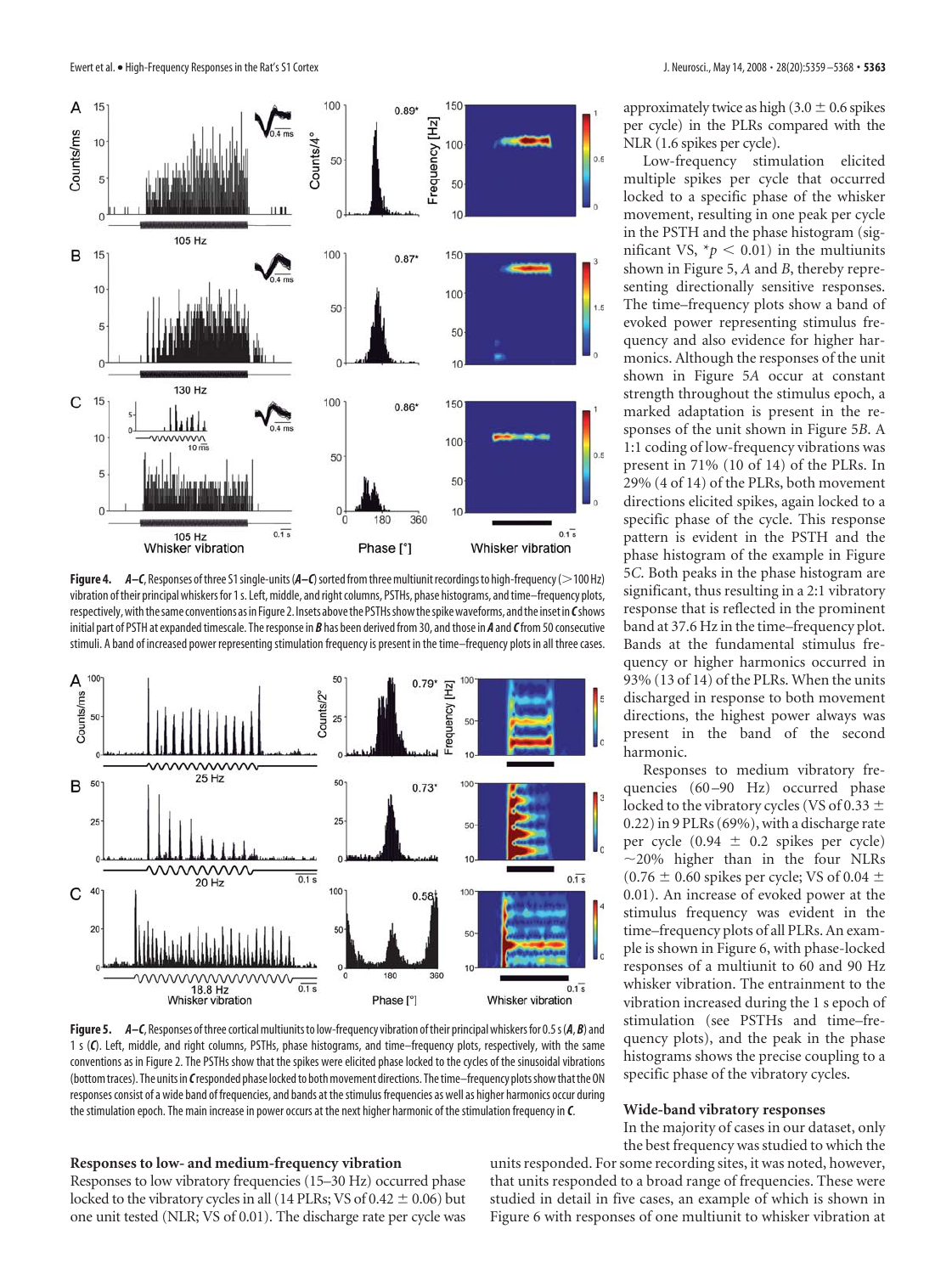frequencies between 20 and 560 Hz. The response rates were above 35 spikes/s for all frequencies, and significant phase locking was observed over a broad range of frequencies between 20 and 320 Hz and also at 460 Hz (Fig. 6, phase histograms, middle column). In case of the highest frequencies, the precision of spike timing was better than 1 ms. The vector strength, however, was negatively correlated with frequency. Bands of evoked power representing the stimulus frequency were prominent in the time–frequency plots between 20–320 Hz vibration (Fig. 6, right column). In three other units with wide-band vibratory responses, phase locking was present at all frequencies tested  $(10-200, 20-135,$  and 20 –165 Hz, respectively). In the remaining unit, phase locking occurred only in the low and medium frequency ranges (20 and 65 Hz but not at 158 Hz).

In another eight cases, stimulation was performed at low and high frequencies but not in the medium frequency range. In all of these cases, signals were phase locked at low frequencies and, in six of eight cases, also at high frequencies. The highest vibration frequency that elicited 1:1 responses in the barrel cortex under isoflurane anesthesia was 320 Hz.

#### **Gamma-band activity**

Entrainment of the spike discharges with the vibratory stimuli occurring continuously or even increasing during the stimulation epoch was observed for responses to high-frequency vibrations more often (75% of PLRs) than adaptation (25%). The occurrence of oscillatory response components not strictly locked to vibratory whisker movements was studied further by time–frequency analyses of the total and induced activities (Fig. 7). Because the phase and latency of induced oscillatory activity varies across stimulus presentations, this fraction of the response is cancelled out by the averaging process used to determine the evoked activity. Therefore, the time– frequency power was computed first for

each single trial, 50 of which were then averaged (total activity) or which were averaged after subtraction of the evoked activity (induced activity). Multiunit responses to low- and medium-frequency vibration showed bands of evoked power at the stimulation frequency and its harmonics but no indication of additional induced activity (Fig. 7*A*,*B*). In contrast, prominent induced oscillations in the gamma-band frequency range were visible in the plots of total and induced activities for multiunits responding to high-frequency vibration (Fig. 7*C*,*D*). Interestingly, this induced gamma-band response emerges concomitantly with the spike timing entrainment, either during the later part of the stimulus epoch (see band of evoked 190 Hz in Fig. 7*C*) or shortly after stimulus onset (see band at 130 Hz evoked activity in Fig. 7*D*).



Figure 6. Wide-band responses of a multiunit to vibration of the principal whisker at 20 – 560 Hz (same unit as shown in Fig. 2 *B*). Left, middle, and right column, PSTHs, phase histograms, and time–frequency plots, respectively, with the same conventions as in Figure 2. The sustained responses ( $>$ 35 spikes/s above ongoing activity) are phase locked to vibratory frequencies from 20 to 320 Hz and at 460 Hz, with bands of evoked power occurring in the time–frequency plots for vibratory frequencies of 20 –320 Hz.

When the induced activity was analyzed for the population average of 19 PLRs, a clear increase in power in the gamma band (30 –70 Hz) was observed during the stimulus epoch (Fig. 8*A*). To compare the changes in frequency components during stimulation with those during prestimulus ongoing activity, relative power was computed (Fig. 8*B*). A 1/*f* frequency distribution was present during ongoing activity, but a prominent shift to gammaband frequencies occurred especially during the second half of the stimulus epoch. In the population average, this induced gamma-band response reached significance only for the second half of the responses (Fig. 8*C*). Moreover, a significant decrease of non-phase-locked oscillatory activity was observed at lower frequencies, 20 Hz (Fig. 8*C*).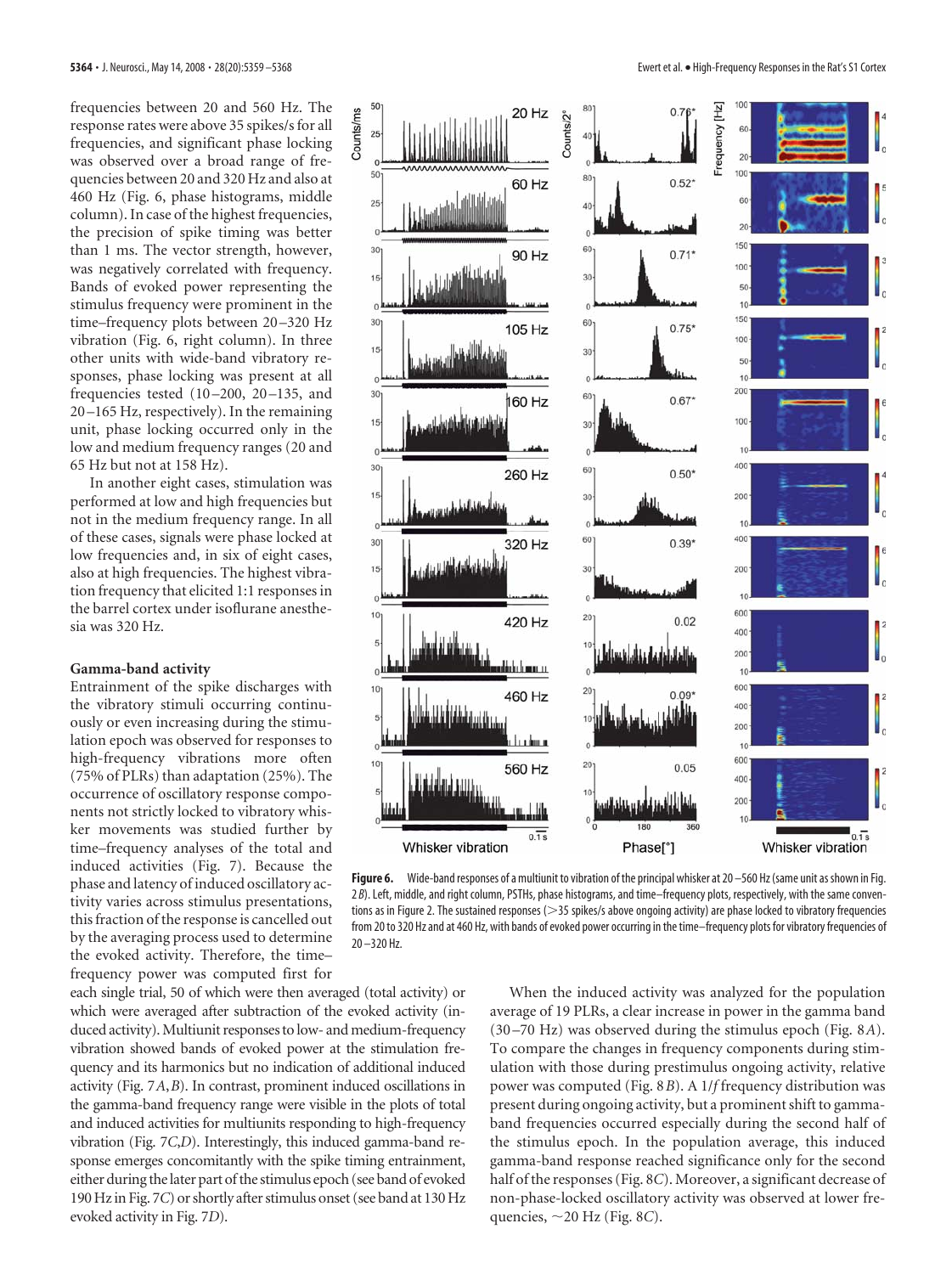

Figure 7. Time–frequency analysis of total (top row), evoked (middle row), and induced (bottom row) power of cortical responses to whisker vibration. *A–D*, Four different examples are given representing the low-frequency (LF), medium-frequency (MF), and high-frequency (HF) stimulation groups. Bands of increased power at the stimulation frequency are visible in the evoked and total activities of each case (*A–D*) as well as harmonics during low-frequency stimulation (*A*). Additional induced activity only emerges during high-frequency stimulation (*C*, *D*). Black bars at bottom mark the stimulation periods. The color scale indicates the power increase in arbitrary units.

# **Discussion**

This is the first report about spike discharges of S1 neurons entrained by high-frequency vibrations of a whisker in a phaselocked manner for long stimulus durations. In our dataset, phase-locked responses occurred up to vibratory frequencies close to 700 Hz, and 1:1 responses were present up to  $\sim$  300 Hz. Also, the discharge rates elicited by whisker vibration were higher than reported before for multiunits with a mean of 60.5  $\pm$  5.2 spikes/s, which occurred continuously for several hundred milliseconds in our sample of 60 PLRs. Adaptation of the responses was rarely seen; rather, entrainment to the vibratory frequency remained constant or increased with stimulus duration. Another significant finding of the present study is that phase locking of the spikes can be accompanied by the emergence of induced (nonphase locked) activity in the gamma-band range. Our finding of high-frequency responses hitherto unobserved in the barrel cortex suggests the possibility that awake animals make use of the information about vibratory signals also at frequencies at hundreds of hertz, which are provided by the vibrissal mechanoreceptors.

The main difference between our study and previous measurements in anesthetized rats lies in the type of anesthesia. In most studies (Arabzadeh et al., 2003, 2004; Andermann et al., 2004; Melzer et al., 2006a), urethane anesthesia has been applied intraperitoneally, resulting in a relatively uncontrolled state of anesthesia over the course of the experiment. Urethane is widely used because a single intraperitoneal injection provides immobility for surgical procedures and electrophysiological recordings for several hours. It is generally thought to only minimally affect circulation and respiration as well as neuronal activity at all stages of the CNS. The mechanisms of action of urethane have only begun to be elucidated recently. An *in vitro* study of recombinant neurotransmitter receptors in frog oocytes showed that urethane effected small but discernible changes in multiple receptor systems, including GABA<sub>A</sub>, glycine, NMDA, AMPA, and acetylcholine receptors (Hara and Harris, 2002). A study using slices from rat visual cortex (Sceniak and MacIver, 2006) has recently reported a depression of neuronal spike output attributable to augmentation of a potassium leak conductance. In addition, the effects of urethane on subcortical stages may add to the suppressive effects on signal processing (Friedberg et al., 1999). Comparing three stages of urethane anesthesia by incremental intraperitoneal doses, Erchova et al. (2002) reported bursting activity that became more prominent and increasingly synchronized between barrels with increasing depth of anesthesia. Cortical responses to whisker stimulation were found only during bursts. Very similar observations are made during the burst-suppression mode induced by high concentrations of isoflurane (Detsch et al., 2002). In this respect, isoflurane and urethane anesthesia may be comparable. However, it appears that, at a level of anesthesia adequate for electrophysiological studies, isoflurane induces far less suppression of cortical activity than urethane. This is evidenced by (1) the absence of bursting in ongoing activity under isoflurane as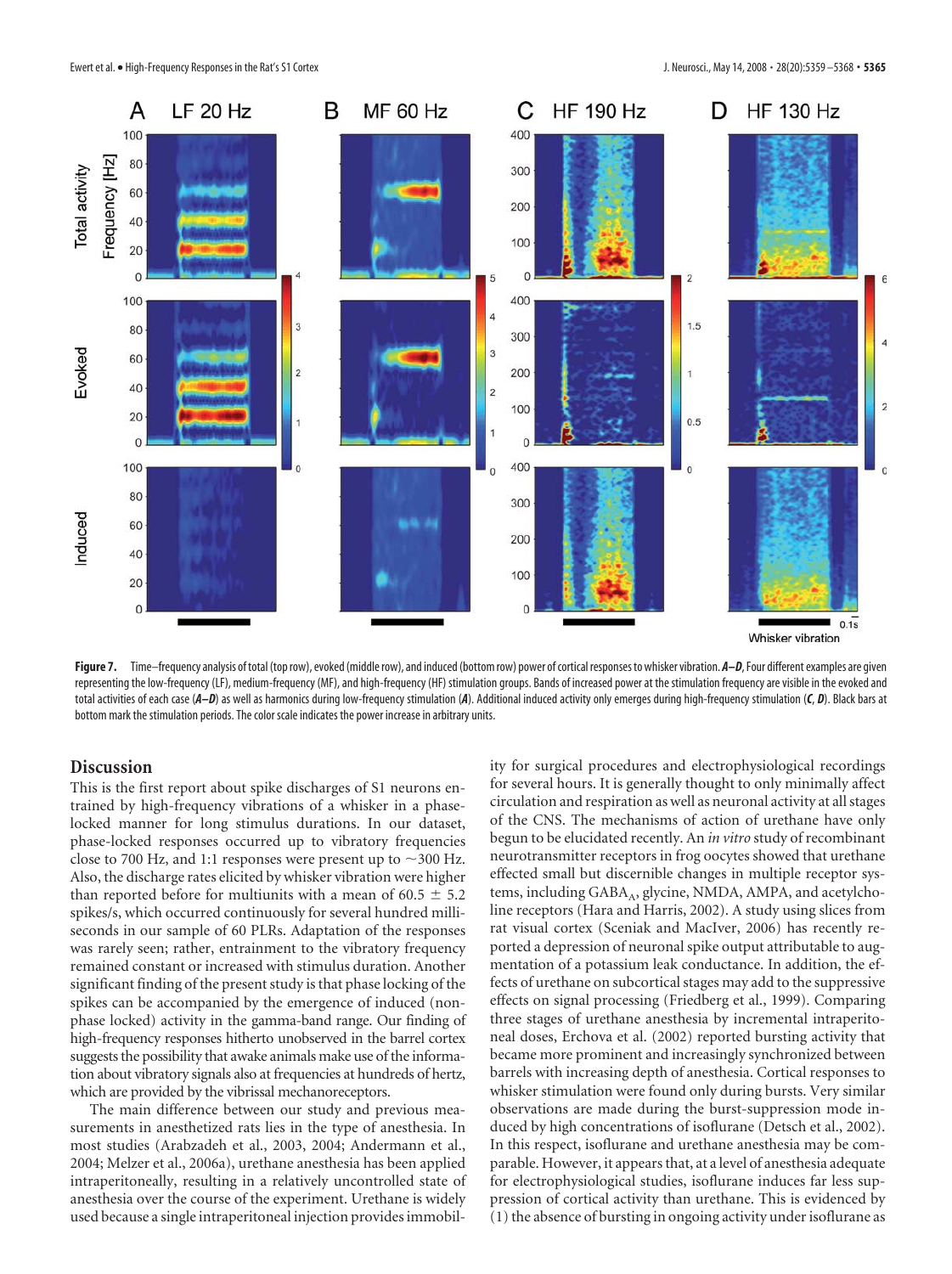is also seen in awake animals regardless of the well known stimulus-related oscillatory activity (Jones and Barth, 1999; Barth, 2003), (2) a generally higher neuronal activity as reflected in the higher rate of ongoing spike activity (Erchova et al., 2002), and (3) absence of adaptation to long-lasting stimulation (Andermann et al., 2004). Low rates of ongoing and evoked activities as well as prominent response adaptation within a few tens of milliseconds were also reported in studies using other anesthetics, such as pentobarbitone, ketamine–xylazine, halothane, or fentanyl (Deschênes et al., 2003; Garabedian et al., 2003; Khatri et al., 2004). Our data clearly suggest that high-frequency components of stimuli can be faithfully encoded by S1 neuronal discharges and that the absence of fast response components reported in the previous studies (for review, see Moore, 2004; Kleinfeld et al. 2006) is primarily attributable to the usage of anesthetics that block the emergence of fast rhythms in the thalamocortical system.

Despite the more faithful transmission of fast signals to the cortical level, the function of the thalamocortical circuits under light isoflurane still differs in important respects from processing in the awake state. A particularly important difference concerns the initial part of the S1 response. Only rarely (Fig. 4*C*) did we observe a vibratory response present immediately after stimulus onset. The majority of responses began with an ON burst, followed by a discharge pause and a subsequent rebound burst before the discharges became entrained to the stimulus vibration. This initial non-stimulus-entrained part lasted for 50 –100 ms, which is longer than an awake behaving rat would wait for the relevant information. When a surface structure is relevant for a decision, rats usually attain this decision very fast after contact with the stimulus (Harvey et al., 2001; Krupa et al., 2001). The ON burst transmitted by the somatosensory system triggers intracortical feedback inhibition, which under most anesthetics is potentiated and thus more powerful than during wakefulness (Detsch et al., 1999, 2002). The same response pattern is present in VPM neurons under isoflurane anesthesia and can be suspended by blockade of GABA<sub>A</sub> receptors, the sites of action of isoflurane in the thalamus, thereby reestablishing sustained vibratory responses from stimulus onset (Vahle-Hinz et al., 2001, 2007). It is very likely that, in the awake animal, both thalamic input as well as cortical activity faithfully convey the continuous vibratory structure of the input from stimulus onset.

In addition to evoked high-frequency responses, our data provide evidence for intrinsically generated gamma-band oscillations, which correspond to temporal patterns that are not phase locked to stimulus transients. These induced oscillations in the range of 30-70 Hz only occurred with fast vibratory stimuli, accompanying the emergence of phase locking at the higher frequencies. With low- or medium-frequency vibration, in contrast, phase-locked components seemed to dominate this frequency range, possibly masking intrinsically generated gamma-band oscillations. Our observations complement a number of previous studies that have reported similar oscillatory activity in the somatosensory system. Work in slices from rodent somatosensory cortex has shown that the local circuitry is capable of generating rhythmic activity at gamma-band frequencies, based on an interplay of intrinsically bursting excitatory neurons, fast-spiking inhibitory interneurons, and modulatory transmitter systems (Chagnac-Amitai and Connors, 1989; Buhl et al., 1998). Studies on awake rats have demonstrated the occurrence of gamma oscillations in barrel cortex in relation to whisker stimulation (Jones and Barth, 1997) and tactile exploratory behavior (Hamada et al., 1999). Related evidence for fast oscillatory activ-



**Figure 8.** Gamma-band (30 – 70 Hz) oscillations induced by high-frequency whisker vibration. Averaged data are shown for a set of 19 PLRs. *A*, The average induced power shows an increase of over fourfold during stimulation. **B**, To compare the oscillation frequencies occurring during stimulation with those during ongoing activity, the relative mean induced power was computed in a time-shifted manner. Although a 1/*f* frequency distribution is present during ongoing activity, a shift to gamma-band frequencies occurs especially during the second half of the response.*C*, Plot of*z*-scores for the induced response components. Only regions significant at a level of  $p \leq 0.01$  (Bonferroni's correction, *z*-score significant at 5.2) are plotted, and all *z*-score values below significance level are colored in green. Black bars mark the stimulation period.

ity has also been obtained in monkey and human somatosensory cortex. In an early study, Ahissar and Vaadia (1990) reported oscillatory single-cell activity over multiple frequency ranges, including the gamma band that was most prominent in ongoing activity but became less stable in frequency for most neurons during tactile stimulation. Lebedev and Nelson (1995) observed gamma oscillations in single units in S1 of monkeys trained to execution of vibratory-cued movements, both in ongoing activity preceding stimulation onset as well as phase locked to the vibratory cue stimulus. Additional studies in the somatosensory system of rats (Nicolelis et al., 1995; Miyashita and Hamada, 1996), cats (Johnson and Alloway, 1994, 1996), and monkeys (Steinmetz et al., 2000) have provided clear evidence for correlated firing of neural populations, suggesting the possibility of assembly formation by neural coherence (Engel et al., 1992, 2001; Singer and Gray, 1995; Herrmann et al., 2004). In humans, several EEG and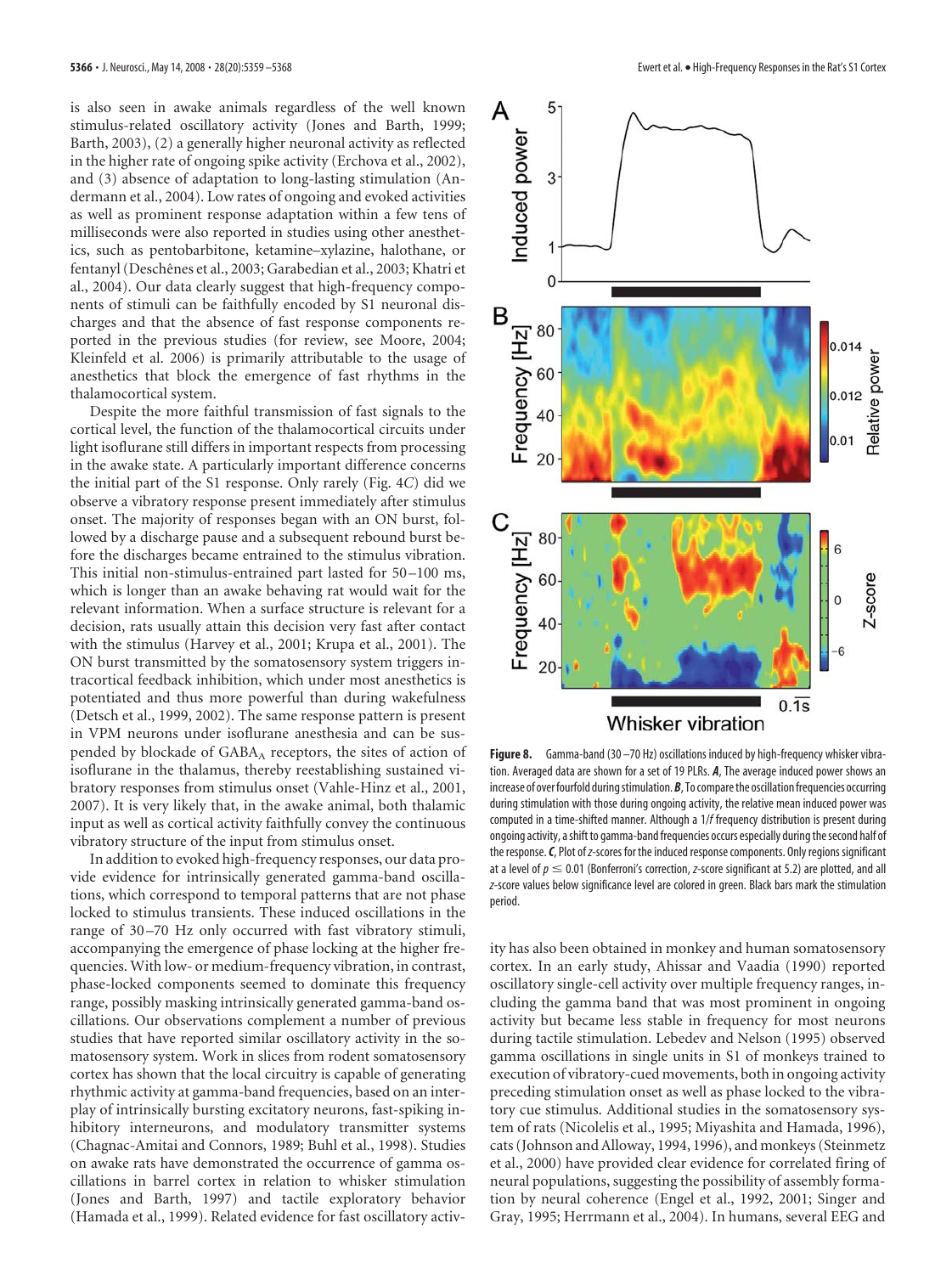magnetoencephalographic studies have reported task-related augmentation of gamma-band activity in paradigms in which subjects had to direct spatial attention to tactile or painful stimuli applied to a target finger (Desmedt and Tomberg, 1994; Bauer et al., 2007; Hauck et al., 2007).

A key question concerns the possible functional relevance of evoked and induced oscillatory activity in the somatosensory system. Based on the presumed absence of high-frequency phase locking in barrel cortex, models of tactile vibrissal processing have suggested a dual coding strategy (Kleinfeld et al., 2006). Although phase locking was assumed to be relevant for encoding of low-frequency transients occurring during exploratory whisking or of low-frequency vibrations underlying flutter sensation (Salinas et al., 2000), processing of high-frequency input signals during texture discrimination was thought to rely on rate coding rather than on temporal patterning (Kleinfeld et al., 2006). Our data suggest the possibility that evoked response components may also serve for processing of high-frequency temporal stimulation patterns during texture discrimination, as proposed for example by models of closed-loop neural processing (Ahissar and Kleinfeld, 2003).

Currently, the possible functional relevance of induced activity in the somatosensory system is unresolved. In contrast to phase-locked activity, which may be relevant for the encoding of temporal stimulus features, intrinsically generated oscillations might have a function for linking activity distributed across different barrels. This possibility is suggested by studies on the visual system that have demonstrated a role of synchronized induced oscillations for the integration of signals into coherent ensemble activity and for modulating the functional impact of such signals on other neural populations (for review, see Engel et al., 1992, 2001; Singer and Gray, 1995; Herrmann et al., 2004). Testing this possibility for the somatosensory system will require correlation studies that investigate the coherence of induced oscillations as a function of the spatiotemporal configuration of stimulus patterns across the whisker array.

#### **References**

- Ahissar E, Kleinfeld D (2003) Closed-loop neuronal computations: focus on vibrissa somatosensation in rat. Cereb Cortex 13:53–62.
- Ahissar E, Vaadia E (1990) Oscillatory activity of single units in a somatosensory cortex of an awake monkey and their possible role in texture analysis. Proc Natl Acad Sci USA 87:8935–8939.
- Andermann ML, Ritt J, Neimark MA, Moore CI (2004) Neural correlates of vibrissa resonance: band-pass and somatotopic representation of highfrequency stimuli. Neuron 42:451–463.
- Andres KH (1966) Über die Feinstruktur der Rezeptoren in Sinushaaren. Z Zellforsch Mikrosk Anat 75:339 –365.
- Arabzadeh E, Petersen RS, Diamond ME (2003) Encoding of whisker vibration by rat barrel cortex neurons: implications for texture discrimination. J Neurosci 23:9146 –9154.
- Arabzadeh E, Panzeri S, Diamond ME (2004) Whisker vibration information carried by rat barrel cortex neurons. J Neurosci 24:6011–6020.
- Barth DS (2003) Submillisecond synchronization of fast electrical oscillations in neocortex. J Neurosci 23:2502–2510.
- Bauer M, Oostenveld R, Peeters M, Fries P (2007) Tactile spatial attention enhances gamma-band activity in somatosensory cortex and reduces lowfrequency activity in parieto-occipital areas. J Neurosci 26:490 –501.
- Brecht M, Preilowski B, Merzenich MM (1997) Functional architecture of the mystacial vibrissae. Behav Brain Res 84:81–97.
- Buhl EH, Tamas G, Fisahn A (1998) Cholinergic activation and tonic excitation induce persistent gamma oscillations in mouse somatosensory cortex *in vitro.* J Physiol (Lond) 513 1:117–126.
- Carvell GE, Simons DJ (1990) Biometric analyses of vibrissal tactile discrimination in the rat. J Neurosci 10:2638 –2648.
- Carvell GE, Simons DJ (1995) Task- and subject-related differences in sensorimotor behavior during active touch. Somatosens Mot Res 12:1–9.
- Chagnac-Amitai Y, Connors BW (1989) Synchronized excitation and inhibition driven by intrinsically bursting neurons in neocortex. J Neurophysiol 62:1149 –1162.
- Deschênes M, Timofeeva E, Lavallee P (2003) The relay of high-frequency sensory signals in the whisker-to-barreloid pathway. J Neurosci 23:6778 –6787.
- Desmedt JE, Tomberg C (1994) Transient phase-locking of 40 Hz electrical oscillations in prefrontal and parietal human cortex reflects the process of conscious somatic perception. Neurosci Lett 168:126 –129.
- Detsch O, Vahle-Hinz C, Kochs E, Siemers M, Bromm B (1999) Isoflurane induces dose-dependent changes of thalamic somatosensory information transfer. Brain Res 829:77–89.
- Detsch O, Kochs E, Siemers M, Bromm B, Vahle-Hinz C (2002) Increased responsiveness of cortical neurons in contrast to thalamic neurons during isoflurane-induced EEG bursts in rats. Neurosci Lett 317:9 –12.
- Durand D, Greenwood JA (1958) Modifications of the rayleigh test for uniformity in analysis of two-dimensional orientation data. J Geol  $66.229 - 238$
- Ebara S, Kumamoto K, Matsuura T, Mazurkiewicz JE, Rice FL (2002) Similarities and differences in the innervation of mystacial vibrissal folliclesinus complexes in the rat and cat: a confocal microscopic study. J Comp Neurol 449:103–119.
- Engel AK, König P, Kreiter AK, Schillen TB, Singer W (1992) Temporal coding in the visual cortex: new vistas on integration in the nervous system. Trends Neurosci 15:218 –226.
- Engel AK, Fries P, Singer W (2001) Dynamic predictions: oscillations and synchrony in top-down processing. Nat Rev Neurosci 2:704 –716.
- Erchova IA, Lebedev MA, Diamond ME (2002) Somatosensory cortical neuronal population activity across states of anaesthesia. Eur J Neurosci 15:744 –752.
- Friedberg MH, Lee SM, Ebner FF (1999) Modulation of receptive field properties of thalamic somatosensory neurons by the depth of anesthesia. J Neurophysiol 81:2243–2252.
- Garabedian CE, Jones SR, Merzenich MM, Dale A, Moore CI (2003) Bandpass response properties of rat SI neurons. J Neurophysiol 90:1379 –1391.
- Gibson JM, Welker WI (1983) Quantitative studies of stimulus coding in first-order vibrissa afferents of rats. 2. Adaptation and coding of stimulus parameters. Somatosens Res 1:95–117.
- Goldberg JM, Brown PB (1969) Response of binaural neurons of dog superior olivary complex to dichotic tonal stimuli: some physiological mechanisms of sound localization. J Neurophysiol 32:613–636.
- Gottschaldt KM, Vahle-Hinz C (1981) Merkel cell receptors: structure and transducer function. Science 214:183–186.
- Guic-Robles E, Valdivieso C, Guajardo G (1989) Rats can learn a roughness discrimination using only their vibrissal system. Behav Brain Res 31:285–289.
- Guic-Robles E, Jenkins WM, Bravo H (1992) Vibrissal roughness discrimination is barrel cortex-dependent. Behav Brain Res 48:145–152.
- Hamada Y, Miyashita E, Tanaka H (1999) Gamma-band oscillations in the "barrel cortex" precede rat's exploratory whisking. Neuroscience 88:667–671.
- Hara K, Harris RA (2002) The anesthetic mechanism of urethane: the effects on neurotransmitter-gated ion channels. Anesth Analg 94:313–318.
- Hartmann MJ, Johnson NJ, Towal RB, Assad C (2003) Mechanical characteristics of rat vibrissae: resonant frequencies and damping in isolated whiskers and in the awake behaving animal. J Neurosci 23:6510 –6519.
- Harvey MA, Bermejo R, Zeigler HP (2001) Discriminative whisking in the head-fixed rat: optoelectronic monitoring during tactile detection and discrimination tasks. Somatosens Mot Res 18:211–222.
- Hauck M, Lorenz J, Engel AK (2007) Attention to painful stimulation enhances  $\gamma$ -band activity and synchronization in human sensorimotor cortex. J Neurosci 27:9270 –9277.
- Herrmann CS, Munk MHJ, Engel AK (2004) Cognitive functions of  $\gamma$ -band activity: memory match and utilization. Trends Cogn Sci 8:347–355.
- Johnson MJ, Alloway KD (1994) Sensory modulation of synchronous thalamocortical interactions in the somatosensory system of the rat. Exp Brain Res 102:181–197.
- Johnson MJ, Alloway KD (1996) Cross-correlation analysis reveals laminar differences in thalamocortical interactions in the somatosensory system. J Neurophysiol 75:1444 –1457.
- Jones LM, Depireux DA, Simons DJ, Keller A (2004a) Robust temporal coding in the trigeminal system. Science 304:1986 –1989.